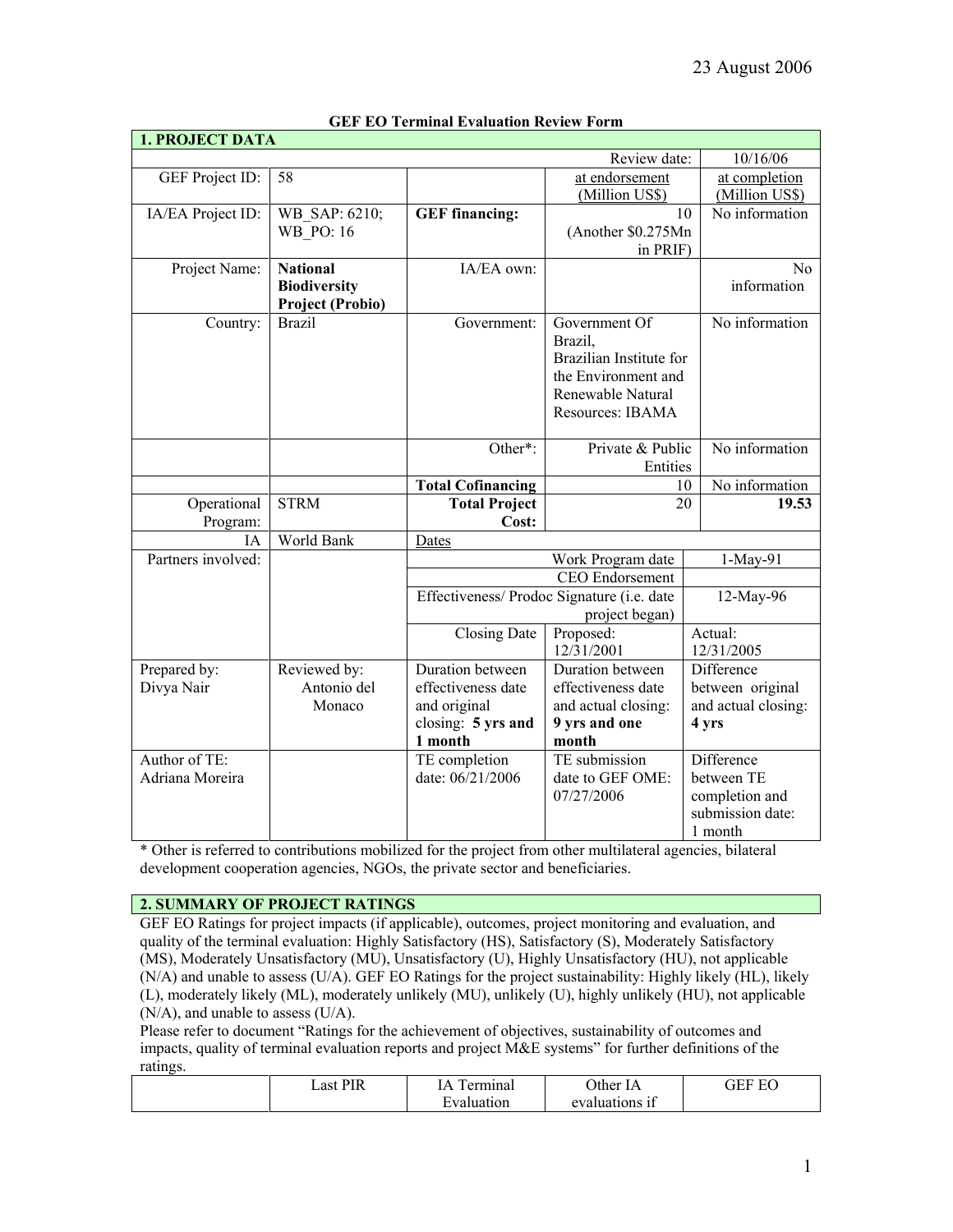|                                         |     |        | applicable (e.g.<br>IEG) |           |
|-----------------------------------------|-----|--------|--------------------------|-----------|
| 2.1 Project                             |     | S      | S                        |           |
| outcomes                                |     |        |                          |           |
| 2.2 Project<br>sustainability           | N/A | $HL^1$ |                          | ML        |
| 2.3 Monitoring and<br>evaluation        |     |        |                          | U/A       |
| 2.4 Quality of the<br>evaluation report | N/A | N/A    | N,                       | <b>MS</b> |

Should this terminal evaluation report be considered a good practice? Why?

No. In the absence of specific studies on the outcomes of the sub-projects which constitute 72% of the project costs, the information provided is insufficient.

Is there a follow up issue mentioned in the TE such as corruption, reallocation of GEF funds, etc.? No.

# **3. PROJECT OBJECTIVES, EXPECTED AND ACTUAL OUTCOMES**

### **3.1 Project Objectives**

### • **What are the Global Environmental Objectives? Any changes during implementation?**

The project aims to assist the Government of Brazil to launch a program for the conservation and sustainable use of biodiversity. The rationale for GEF support was Brazil's status as 'probably the most biodiversity-rich country in the world' and acknowledgement that the Government of Brazil was the first country to officially endorse the CBD in 1992.

The GEF Project Document included two projects: the National Biodiversity Project (PROBIO) and the Brazilian Biodiversity Fund Project (FUNBIO). During preparation, it was decided to separate the two projects. The two projects were then submitted to the Bank's Board separately. PROBIO's objectives did not change.

## • **What are the Development Objectives? Any changes during implementation?**

The primary objective of the proposed project(s) was to assist the Government of Brazil to launch a program for the conservation and sustainable use of biodiversity. The project was expected to lead to: a) prioritizing of actions; b) facilitation of partnerships between the public and the private sectors; and c) to better disseminate biodiversity information and knowledge to agriculture, fishing and forestry sectors. (*Project Document 1995, pp. 12*).

The PROBIO project objective was specifically to:

- 1. promote **Biodiversity Assessments and Dissemination** (19% of total project costs at appraisal, actual 15%) for the generation and dissemination of diagnostic studies to identify priority actions for the conservation and sustainable use of biodiversity; and
- 2. support **Model Biodiversity Sub-Projects** (72% of total project costs at appraisal, actual 67%) as demonstration projects that would test models and methodologies for sustainable use of biodiversity

*(Project Document, Annex 12 Draft M&E Plan and IEG-TE Review)* 

## **Some major changes include:**

- The project was extended by four years, these years were the period in which the project achieved its greatest results, in large part due to the changes made after the mid-term review, as well as to the consolidation of project teams and maturity of procedures and operations. (*TE, pp14*)
- While the original proposal for Sub-Projects averaged \$500,000 each, the number of subprojects

<span id="page-1-0"></span> $\overline{a}$ <sup>1</sup> This was incorrectly marked as L in TE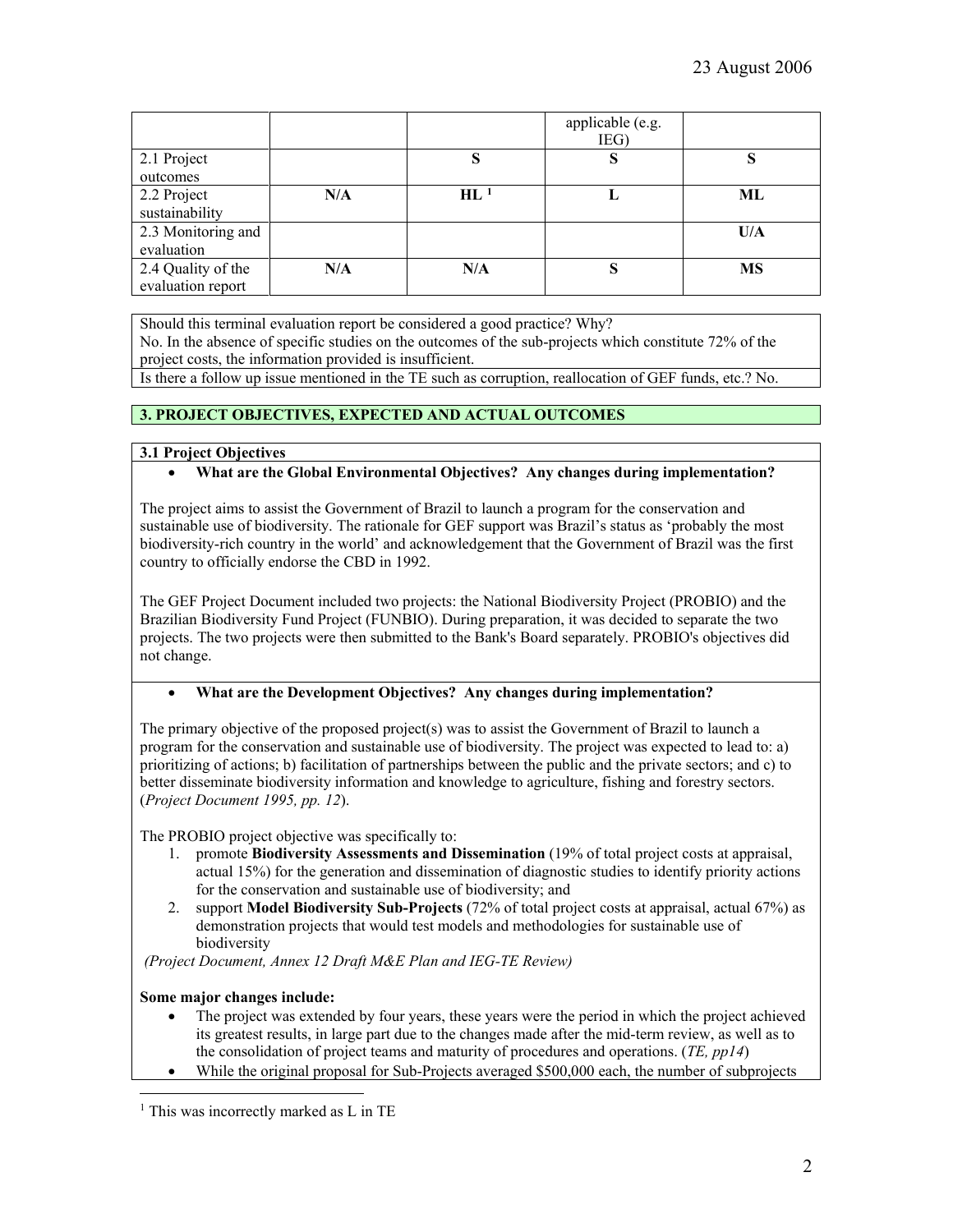was greatly increased and the average size decreased, to slightly over \$300,000 for the first five subprojects and approximately \$110,000each for the rest. The expected role of FUNBIO and PRONABIO was changed, too, to reflect the final design and capacity of these institutions. FUNBIO did not develop the structure to issue calls for proposals; rather these were issued by the PROBIO team, at times jointly with the National Environment Fund (FMNA), also within MMA. As per the TE, (pp10), these changes ultimately resulted in a successful subproject program.

• The design of the Biodiversity Information Network was modified to give much greater control to the Ministry of the Environment when it was found that under the management of the Andre Tosello Foundation, information was not shared willingly with all relevant actors. The database of Andre Tosello Foundation is now under MMA control, which has been more successful in collecting and sharing biodiversity information.

## **3.2 Outcomes and Impacts**

#### **What were the major project outcomes and impacts, as described in the TE? Institutional and legislative strengthening**:

- **-** The project was fundamental in consolidating the government's Biodiversity National Policy and National Biodiversity Strategy and reorganizing the related institutional structure. It assisted the government in creating the National Biodiversity Law and established Priority Areas that were subsequently adopted by IBAMA and the National Petroleum Agency (TE, pp6).
- **-** It was critical in promoting the creation of the Secretariat of Biodiversity and Forests and Directorate for Biodiversity, based initially on the Project's Coordination Unit. These institutions are now responsible for the government's biodiversity program and catalyzing the discussion of biodiversity issues within the government. (TE, pp5) PROBIO offered an opportunity for many of the subproject executing institutions to increase their status on the national and international biodiversity scene, and in many cases to increase the scope and area of their work. It expanded the portfolio of many of the institutions involved in the project, increasing their technical capacity and their experience to interact (TE,pp7)

**Creation of Knowledge and Partnerships that raised the profile of Biodiversity**: according to the TE

- (pp5) "PROBIO is widely recognized as one of the most successful environmental projects in Brazil."
	- **-** 900 priority areas for Biodiversity Conservation were defined under the project in participatory process, and have been widely adopted throughout the country by varied sectors. 120 Sub-Projects were completed and 24 were reported as continuing with government funds (TE, pp27)
	- **-** New models of biodiversity conservation were analyzed, implemented and disseminated. This process involved 284 institutions, including federal agencies, NGOs, academic institutions and the private sector and was accompanied by an extensive dissemination of biodiversity information generated through its activities.(TE, pp6-7)

**Innovative institutional mechanisms piloted:** PROBIO was instrumental in developing a number of operational and administrative mechanisms which have been adopted not only by Bank or biodiversity projects, but across all sectors in Brazil. For example, PROBIO was the one of the first projects to use a call for proposals for subprojects and consultancies. This mechanism, which is now widely used, had never been tested before. The project also pioneered innovative strategies for leveraging funds which have influenced how development projects have operated over the last decade. These strategies, developed largely in response to the fiscal constraints which limited project operations for most of the implementation period, allow the project to sidestep financing constraints and continue to achieve project objectives by accessing alternate sources of cofinancing. (TE, pp12)

## **4. GEF OFFICE OF M&E ASSESSMENT**

# **4.1 Outcomes**

## **A** Relevance Rating: S

- 
- **In retrospect, were the project's outcomes consistent with the focal areas/operational program strategies? Explain**

The TE provides illustrations of PROBIO's contribution to each of Articles 6 to 20 of the Conference of the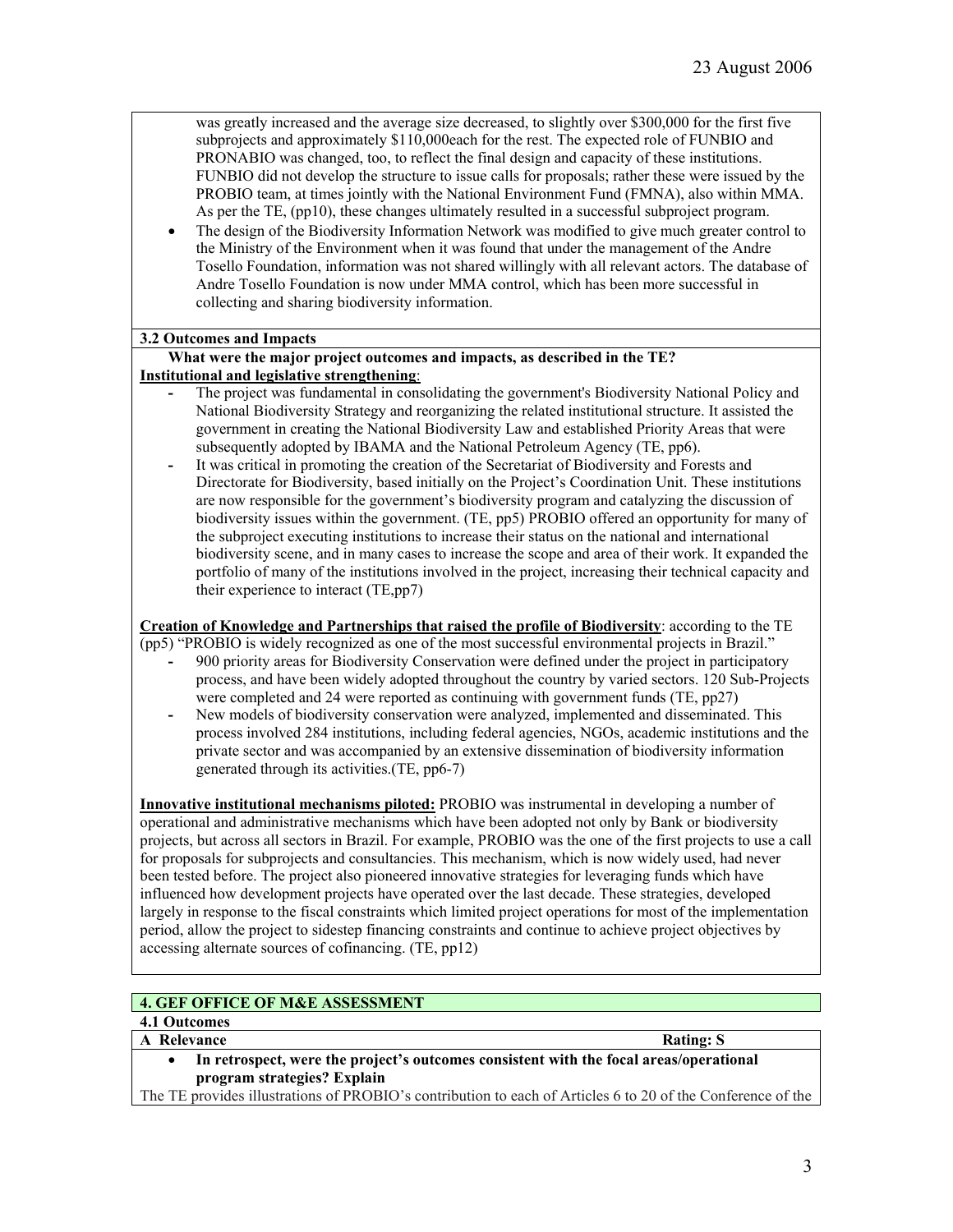Parties of the Convention on Biodiversity.

For example,

- CBD Article 6 (national policies and programs) As per the TE , PROBIO supported the implementation in Brazil of public biodiversity policies as the primary implementation instrument of PRONABIO and the PPA Biodiversity Program; it obtained recognition of Biodoversity Priority Areas as a public policy instrument.
- CBD Article 7 (evaluation and monitoring of biodiversity) As per the TE, PROBIO developed a method to identify Priority Areas for Biodiversity, supported a large number of Rapid Biodiversity Assessments in areas where biodiversity information was deficient, supported the revision of the National Lists of Species Threatened with Extinction, created the first National Diagnostic of Exotic Invasive Species, the first national 1:250,000 scale map of vegetation cover in all the biomes, and supported an important set of evaluations on genetic variability about selected groups of plants with economic value.

#### **B** Effectiveness Rating: S

• **Are the project outcomes as described in the TE commensurable with the expected outcomes (as described in the project document) and the problems the project was intended to address (i.e. original or modified project objectives)?** 

**The project contributed to raising the profile of Biodiversity, and helped in identifying priority actions:** this was followed by a number of environment legislations, the Protected Areas Law (2000), the environmental crime laws (1998 and 1999) and framework legislation on access to genetic resources and biotechnology. PROBIO was also influential in establishing the National Biodiversity Commission (CONABIO)(*TE,pp8*). The effectiveness of dissemination activities was enhanced by production of material and information that was relevant to policymakers, in a language understood by politicians, leveraged biodiversity conservation to the level of national policy. (*TE, pp9*)

## **The Sub-Project partnerships reported as fruitful:**

- **Biome-Level Assessment:** The Sub-Projects are given a rating of Highly Satisfactory by the TE, PROBIO established 900 Priority Areas for Biodiversity Conservation of the key Brazilian biomes. Based on PROBIO`s approach, some governmental agencies have adopted the biome as their planning unit, and several agencies are using the maps for their development planning, these were also used by subsequent projects including Amazon Region Protected Areas and the proposed Caatinga and Cerrado biodiversity concept. 5 biome level workshops and additional workshops focusing on conservation and sustainable use were held.
- **Accelerated creation of Protected Areas**: With the identification of the Priority Areas for Biodiversity, the TE claims that PROBIO contributed directly to the accelerated creation of protected areas, both by the federal government and by state governments. In the period from 1998 to 2002, 5.7 million hectares of national parks were created by the federal government, and in the period from 2003 to June 2006 another 18.4 million hectares of conservation units (CUs) were created by the federal government, totaling 24.1 million hectares created between 1999 and 2006. (*TE, pp19*)

### **C Efficiency (cost-effectiveness) Rating: MS** • **Include an assessment of outcomes and impacts in relation to inputs, costs, and**

**implementation times based on the following questions: Was the project cost – effective? How does the cost-time Vs. outcomes compare to other similar projects? Was the project implementation delayed due to any bureaucratic, administrative or political problems and**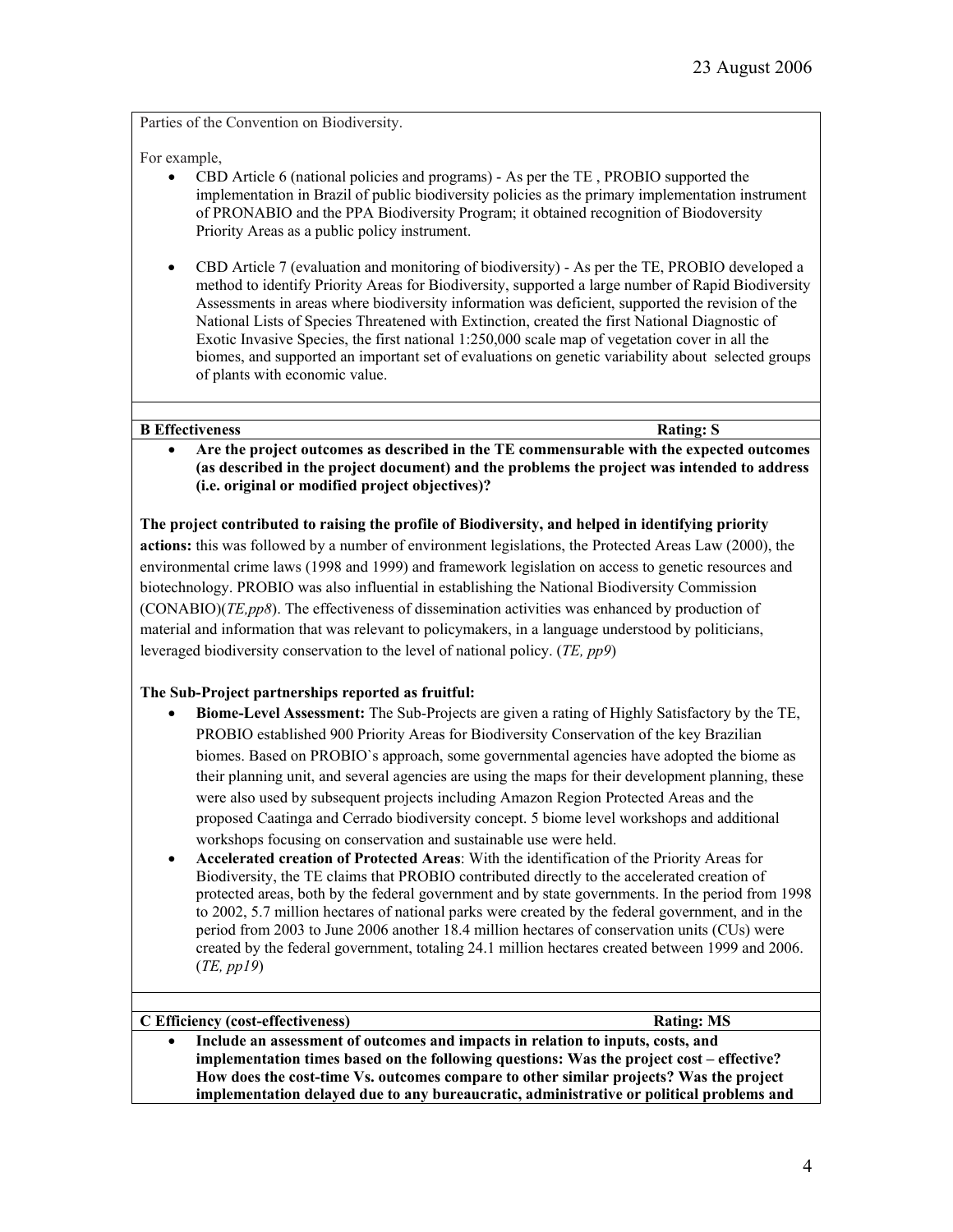## **did that affect cost-effectiveness?**

**Time over-run:** This project arises from the GEF Pilot phase (Work Program Entry in 1991, effectiveness in 1996, closing in 2005); it exceeded its expected implementation duration by 4 years. This is despite being approved as an STRM.

This is explained in the TE as stemming from reorganization of MMA which complicated project administration, as well as cofinancing difficulties due to IMF-imposed fiscal restraints, election-related spending freezes, and changing government consultant regulations. The mid-term review addressed many of these issues through a restructuring of expenditure categories and guidelines, and of the project technical team. Due to these modifications and easing external constraints, PROBIO accelerated its rhythm after the mid-term review.

#### **Impacts**

• **Has the project achieved impacts or is it likely that outcomes will lead to the expected impacts?**

Yes it is likely to have impact, though there is a problem of attribution (i.e. it is difficult to measure the extent to which subsequent changes are due to this project that started in 1996).

**4.2 Likelihood of sustainability.** Using the following sustainability criteria, include an assessment of **risks** to sustainability of project outcomes and impacts based on the information presented in the TE.

| $\mathbf{A}$    | <b>Financial resources</b>                                                                                                                                                                                                                                                                                                                                                                                                                                                                                                                                                                                                                                                                                                                                                                                                                                                                                                                             | <b>Rating: L</b>  |
|-----------------|--------------------------------------------------------------------------------------------------------------------------------------------------------------------------------------------------------------------------------------------------------------------------------------------------------------------------------------------------------------------------------------------------------------------------------------------------------------------------------------------------------------------------------------------------------------------------------------------------------------------------------------------------------------------------------------------------------------------------------------------------------------------------------------------------------------------------------------------------------------------------------------------------------------------------------------------------------|-------------------|
| financial risk. | There are indications of government commitment to this project's outcomes that should ensure low                                                                                                                                                                                                                                                                                                                                                                                                                                                                                                                                                                                                                                                                                                                                                                                                                                                       |                   |
|                 | According to the TE, the government funded the last several months of implementation of the few                                                                                                                                                                                                                                                                                                                                                                                                                                                                                                                                                                                                                                                                                                                                                                                                                                                        |                   |
|                 | subprojects that had not been finalized by project close with national financing and incorporated PROBIO                                                                                                                                                                                                                                                                                                                                                                                                                                                                                                                                                                                                                                                                                                                                                                                                                                               |                   |
|                 | as a program within Ministry of the Environment, Water Resources and the Legal Amazon. (TE, pp14)                                                                                                                                                                                                                                                                                                                                                                                                                                                                                                                                                                                                                                                                                                                                                                                                                                                      |                   |
| B               | Socio political                                                                                                                                                                                                                                                                                                                                                                                                                                                                                                                                                                                                                                                                                                                                                                                                                                                                                                                                        | <b>Rating: ML</b> |
|                 | While the sustainability of project achievements and outcomes at the national level is                                                                                                                                                                                                                                                                                                                                                                                                                                                                                                                                                                                                                                                                                                                                                                                                                                                                 |                   |
|                 | "unquestionable" according to the TE, there is concern that "on the local level the results are more                                                                                                                                                                                                                                                                                                                                                                                                                                                                                                                                                                                                                                                                                                                                                                                                                                                   |                   |
|                 | mixed", and this may pose a risk to sustainability.                                                                                                                                                                                                                                                                                                                                                                                                                                                                                                                                                                                                                                                                                                                                                                                                                                                                                                    |                   |
|                 | An independent evaluation of subprojects conducted after project close, reported on by the TE,                                                                                                                                                                                                                                                                                                                                                                                                                                                                                                                                                                                                                                                                                                                                                                                                                                                         |                   |
|                 | found that 93% of those surveyed felt the perspective of continuing the work begun under                                                                                                                                                                                                                                                                                                                                                                                                                                                                                                                                                                                                                                                                                                                                                                                                                                                               |                   |
|                 | PROBIO was high or substantial. However, 53% also felt that the direct impact on communities                                                                                                                                                                                                                                                                                                                                                                                                                                                                                                                                                                                                                                                                                                                                                                                                                                                           |                   |
|                 | related to the subprojects was moderate or low, a sign perhaps of the non-applied nature of many                                                                                                                                                                                                                                                                                                                                                                                                                                                                                                                                                                                                                                                                                                                                                                                                                                                       |                   |
|                 | of the subprojects ( <i>TE, pp14</i> ). This may point to existing socio political risk at local levels.                                                                                                                                                                                                                                                                                                                                                                                                                                                                                                                                                                                                                                                                                                                                                                                                                                               |                   |
|                 |                                                                                                                                                                                                                                                                                                                                                                                                                                                                                                                                                                                                                                                                                                                                                                                                                                                                                                                                                        |                   |
| $\mathbf C$     | <b>Institutional framework and governance</b>                                                                                                                                                                                                                                                                                                                                                                                                                                                                                                                                                                                                                                                                                                                                                                                                                                                                                                          | <b>Rating: ML</b> |
|                 | According to the TE there are strong signs of government commitment, and at the close of project<br>operations in December 2005, the Brazilian government agreed to incorporate PROBIO as a program<br>within Ministry of the Environment, Water Resources and the Legal Amazon.                                                                                                                                                                                                                                                                                                                                                                                                                                                                                                                                                                                                                                                                       |                   |
|                 | However the TE indicates that (pp14) continued reliance on technical and administrative staff with<br>short-term contracts, rather than on long-term civil servants has caused a continual overturn in<br>project staff, resulting in constant training of new staff and potentially less effective<br>implementation than might have been possible with a consistent team. It is also reported that in the<br>last years of the project this situation improved slightly with several nation-wide civil service<br>exams, but the low salaries offered made it difficult for experienced staff to accept equivalent civil<br>service positions, so turnover remained substantial. This presents institutional risk to outcomes.<br>Also, the project encountered funding disruptions related to spending freezes associated with<br>federal elections during election years, the TE does not mention how this has been addressed in<br>the long term. |                   |
| D               | Environmental                                                                                                                                                                                                                                                                                                                                                                                                                                                                                                                                                                                                                                                                                                                                                                                                                                                                                                                                          | <b>Rating: ML</b> |
|                 | The Brazilian government's commitment to further advance biodiversity conservation in the country seem                                                                                                                                                                                                                                                                                                                                                                                                                                                                                                                                                                                                                                                                                                                                                                                                                                                 |                   |
|                 |                                                                                                                                                                                                                                                                                                                                                                                                                                                                                                                                                                                                                                                                                                                                                                                                                                                                                                                                                        |                   |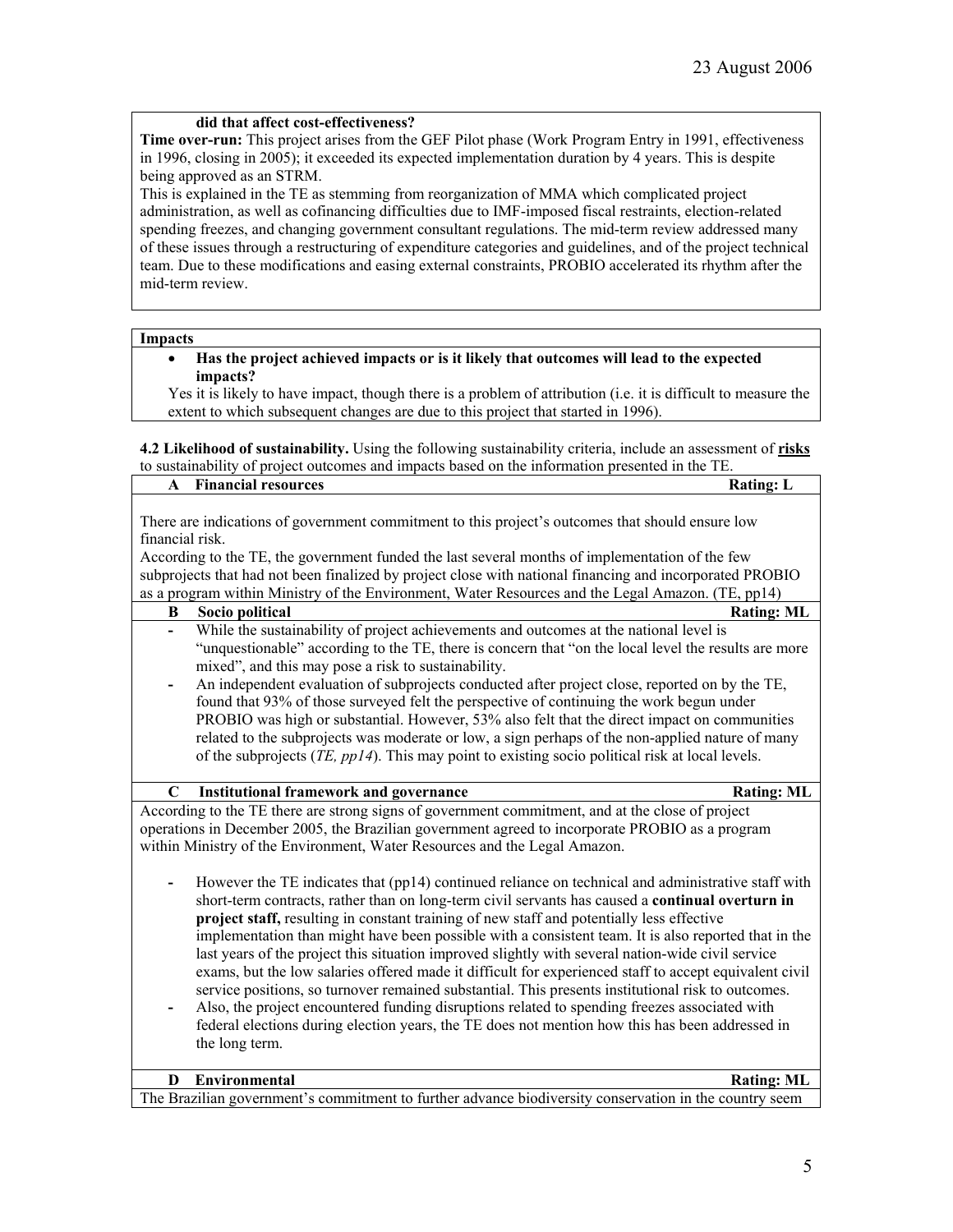apparent as per the TE.

According to the TE (pp14) the government has also agreed to update the list of 900 priority areas first established under PROBIO every 10 years in order to assure its continuing relevance to policy and planning.

Provide only ratings for the sustainability of outcomes based on the information in the TE:

|   | <b>Financial resources</b>                               | <b>Rating: HS</b> |
|---|----------------------------------------------------------|-------------------|
| B | Socio political                                          | Rating: U/A       |
|   | <b>Institutional framework and governance Rating: HS</b> |                   |
|   | <b>Environmental</b>                                     | <b>Rating: S</b>  |

### **4.3 Catalytic role**

## **1. Production of a public good**

- **- Extensive dissemination of biodiversity information** generated through its activities. The project financed the publication of 37 books, 32 book chapters, and dozens of technical articles, as well as workshops, videos, maps, school materials, brochures, and websites. 29 PhD theses were produced. Information was disseminated to policy makers, technical specialists, academics, students, and a wide range of interested stakeholders. (*TE, pp7*)
- **- PROBIO bolstered the scientific research community** in Brazil, playing a role that has been recognized as critical in stimulating research and dissemination of information on Brazilian biodiversity and conservation strategies. (TE,pp6)

### **2. Demonstration**

PROBIO was the one of the first projects to use a call for proposals for subprojects and consultancies. This mechanism, which is now widely used and had not been tested before (*TE, pp12*)

The Government has committed to updating the Priority Areas every 10 years. (*TE.pp6*)

Following from the subprojects, the TE mentions examples of demonstration as (*TE, pp10*):

- Endangered species list: PROBIO supported a review of the endangered species list; the periodic review of this list has now been assumed at the ministerial level; a thematic chamber has been created under CONABIO; a partnership between PROBIO and The National Environmental Fund supported management plans for 62 threatened species.
- Invasive species inventory: PROBIO supported a national inventory of exotic invasive species; a thematic chamber is being created under CONABIO; a partnership between PROBIO and FNMA supported plans for the management of 9 sub-projects.
- Habitat fragmentation: PROBIO's support is used as a basis for the establishment of ecological corridors.
- Pollinators: PROBIO's support is used as a basis to treat pollination as an ecosystem service.
- Buffer zones of protected areas: PROBIO's support changed the manner in which Brazil deals with buffer zones, so that Brazil now gives priority to socio-economic benefits for local populations that live in the areas surrounding protected areas.
- Species surveys and inventories: PROBIO's support was influential for the adoption of rapid assessments of biodiversity by MMA (this methodology was used by NGOs only before the project).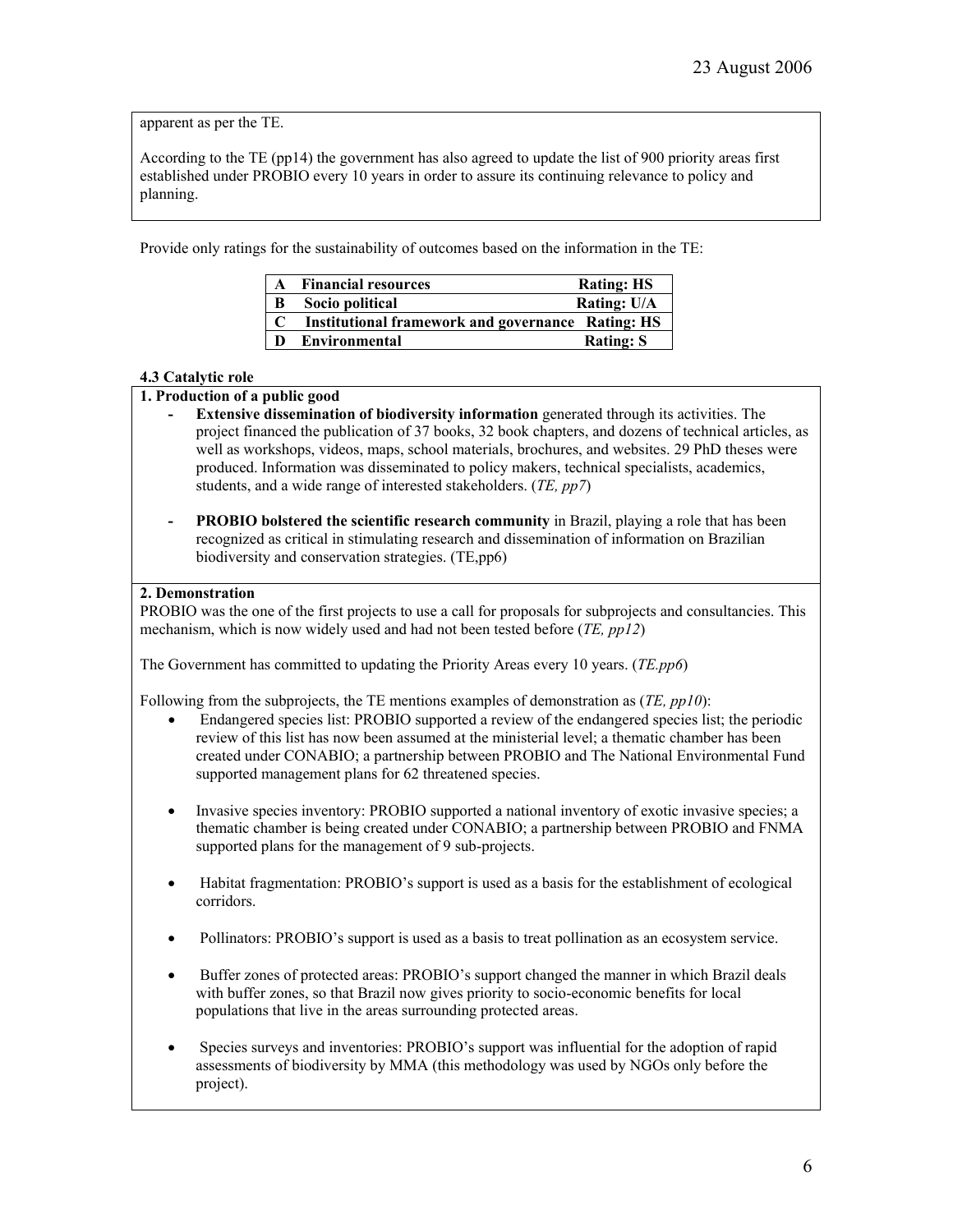• Local policies: In several cases, including subprojects in Rio de Janeiro and Rio Grande do Sul states, subproject results were incorporated successfully into municipal public policy supporting conservation objectives.

### **3. Replication**

Same as 2: PROBIO was the one of the first projects to use a call for proposals for subprojects and consultancies. This mechanism, which is now widely used and had not been tested before (*TE, pp12*)

#### **4. Scaling up**

• The National Petroleum Agency officially adopted the same Priority Areas in its guidelines for licensing oil exploration for the entire country, and two calls for proposals have already been issued under these guidelines. The National Forestry Agency has also adopted these priority areas in their planning processes.

#### **4.4 Assessment of the project's monitoring and evaluation system based on the information in the TE**

**A. In retrospect, was the M&E plan at entry practicable and sufficient? (Sufficient and practical indicators were identified, timely baseline, targets were created, effective use of data collection, analysis systems including studies and reports, and practical organization and logistics in terms of what, who, when for the M&E activities) Rating: U**

As per the Project Document, the expectation was that the Biome level workshops and the national Biodiversity Network "will be fully integrated into the M&E process by providing baseline data on the current status of species and communities, and identifying and maintaining data on target areas and indicator species and communities." (Annex 12 Draft M&E Plan) The TE however, makes **no mention of these baseline indicators** as having been followed-up.

The Project Document mentions (pp14) that "PRONAIO has established M&E guidelines for sub-projects and the program as a whole", that a Technical Committee be set up to review progress at completion and Mid-Term.

The TE lessons include mention of the fact that 'the monitoring of subprojects should include not only financial and operational matters but also technical issues, and should result in more focused support and guidance for the subproject implementers.' There is no information provided on how the 144 subprojects were monitored. The TE Annex 1 includes a Log Frame Matrix, as required, which generally follows the spirit of the above mentioned performance indicators, however it **insufficiently reports the outcomes of the project.**

**B. Did the project M&E system operate throughout the project? How was M&E information used during the project? Did it allow for tracking of progress towards projects objectives? Did the project provide proper training for parties responsible for M&E activities to ensure data will continue to be collected and used after project closure? Rating: U/A**

Information on M&E is missing from the TE. M&E system was weakened by the significant delays in the project implementation.

According to the IEG's TE-Review, the Institutional indicators are inadequately designed in terms of measuring capacity and the indicators set out for Biodiversity Impact are overly-ambitious. The latter include such indicators as "decreased biodiversity loss, deforestation, poaching and protected areas encroachment" yet there is **no monitoring framework** established at the project level equipped to measure and report up on these project level goals that may or may not be achieved through the subprojects.

#### **C. Was M&E sufficiently budgeted and was it properly funded during implementation? Rating: U/A**

There is no mention in the TE of a budget for M&E.

**Can the project M&E system be considered a good practice? No.**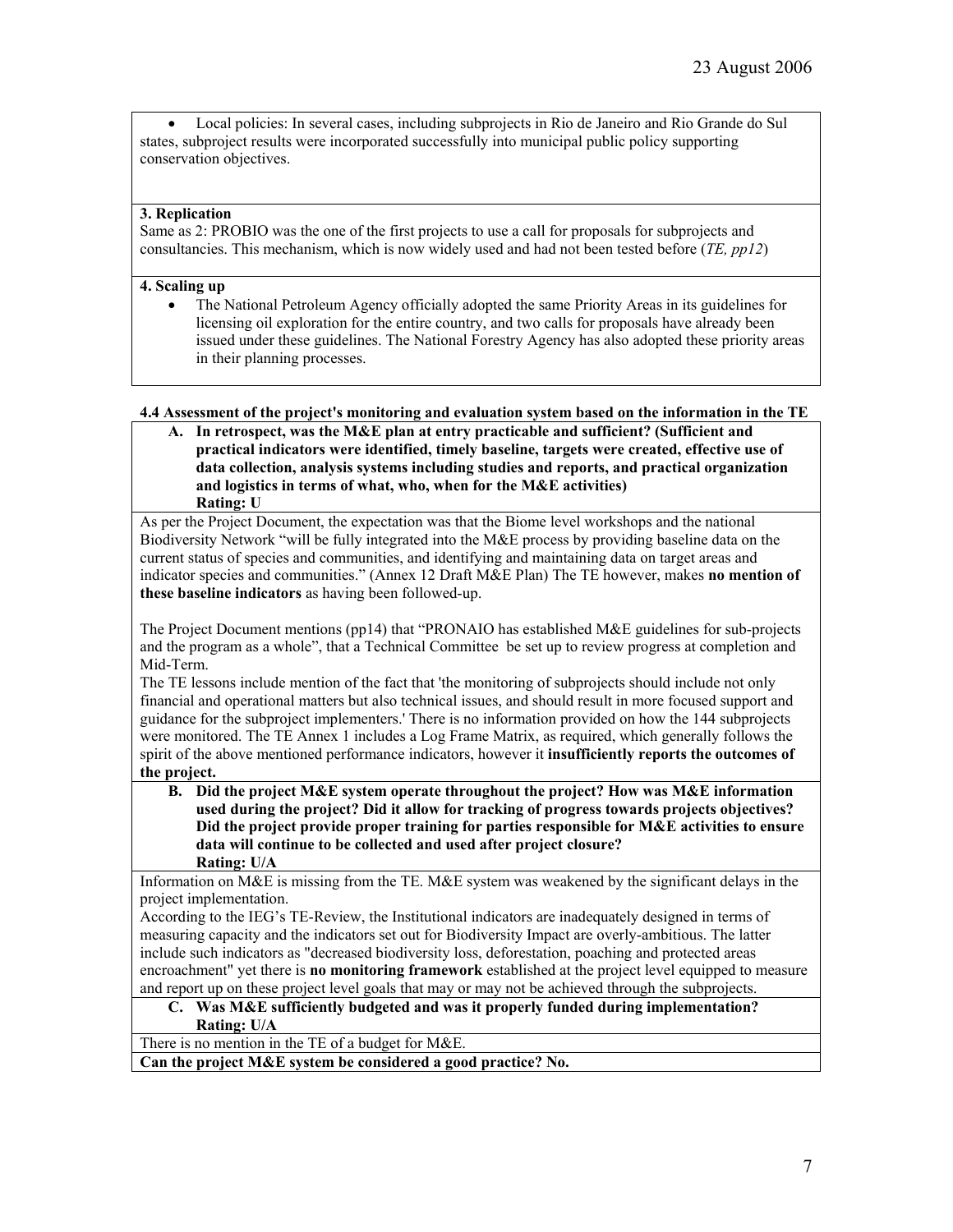### **4.5 Lessons**

Project lessons as described in the TE

**What lessons mentioned in the TE that can be considered a good practice or approaches to avoid and could have application for other GEF projects?**

- Consensus-building strategies: as per the TE, one of the key features for the success of this project was its inclusive nature. In setting priorities, PROBIO established a unique process which involved bringing together a diverse group of actors including the academic community, using robust scientific data to build consensus around the problems, priorities, and strategies for action. These consensus-building strategies were also used by many subprojects at a local level, for example to bring together communities, researchers, and conservation experts to discuss the creation of new protected areas. Today the innovative PROBIO process is recognized and is being replicated in Brazil and the world. (TE,pp6)
- Removal of 1 to 1 cofinancing requirements for each transaction (in order to allow 100% GEF financing of specific activities) can increase flexibility under difficult fiscal constraints and allow a project to be implemented with greater efficiency. (TE, pp 18)
- Subproject selection methods : While there were initial challenges with the pre-definition of the first subprojects, the government team incorporated the lessons learned to ensure that subproject selection methods were transparent and followed national priorities, and arranged workshops to explain these procedures. (TE, pp16)
- Monitoring of subprojects: should include not only financial and operational matters but also technical issues, and should incorporate focused support and guidance for the subproject implementers. (TE, pp 18) Also, as mentioned by the IEG-TE Review, it is important for a project with numerous sub-projects to ensure a level of coordination and over-sight at the project management level.
- Government support: The government became a primary supporter of the project, with many different governmental organizations incorporating PROBIO's results into their policies and programs. The government has also been exceptional in guaranteeing the sustainability of the project's achievements, by funding the subprojects that had not finalized work by project close, agreeing to update the list of 900 Priority Areas every 10 years, and absorbing PROBIO as a regular MMA program. (TE, pp16)

**4.6 Quality of the evaluation report** Provide a number rating 1-6 to each criteria based on: Highly Satisfactory = 6, Satisfactory = 5, Moderately Satisfactory = 4, Moderately Unsatisfactory = 3, Unsatisfactory = 2, and Highly Unsatisfactory = 1. Please refer to the "Criteria for the assessment of the quality of terminal evaluation reports" in the document "Ratings for the achievement of objectives, sustainability of outcomes and impacts, quality of terminal evaluation reports and project M&E systems" for further definitions of the ratings.

#### **4.6.1 Comments on the summary of project ratings and terminal evaluation findings**

In some cases the GEF Evaluation Office may have independent information collected for example, through a field visit or independent evaluators working for the Office. If additional relevant independent information has been collected that affect the ratings of this project, included in this section. This can include information that may affect the assessment and ratings of sustainability, outcomes, project M&E systems, etc.

N/A

| 4.6.2 Quality of terminal evaluation report. The TE is overall clear and candid.     | <b>Ratings</b> |
|--------------------------------------------------------------------------------------|----------------|
| However, there is no information provided on how the 144 subprojects were monitored. |                |